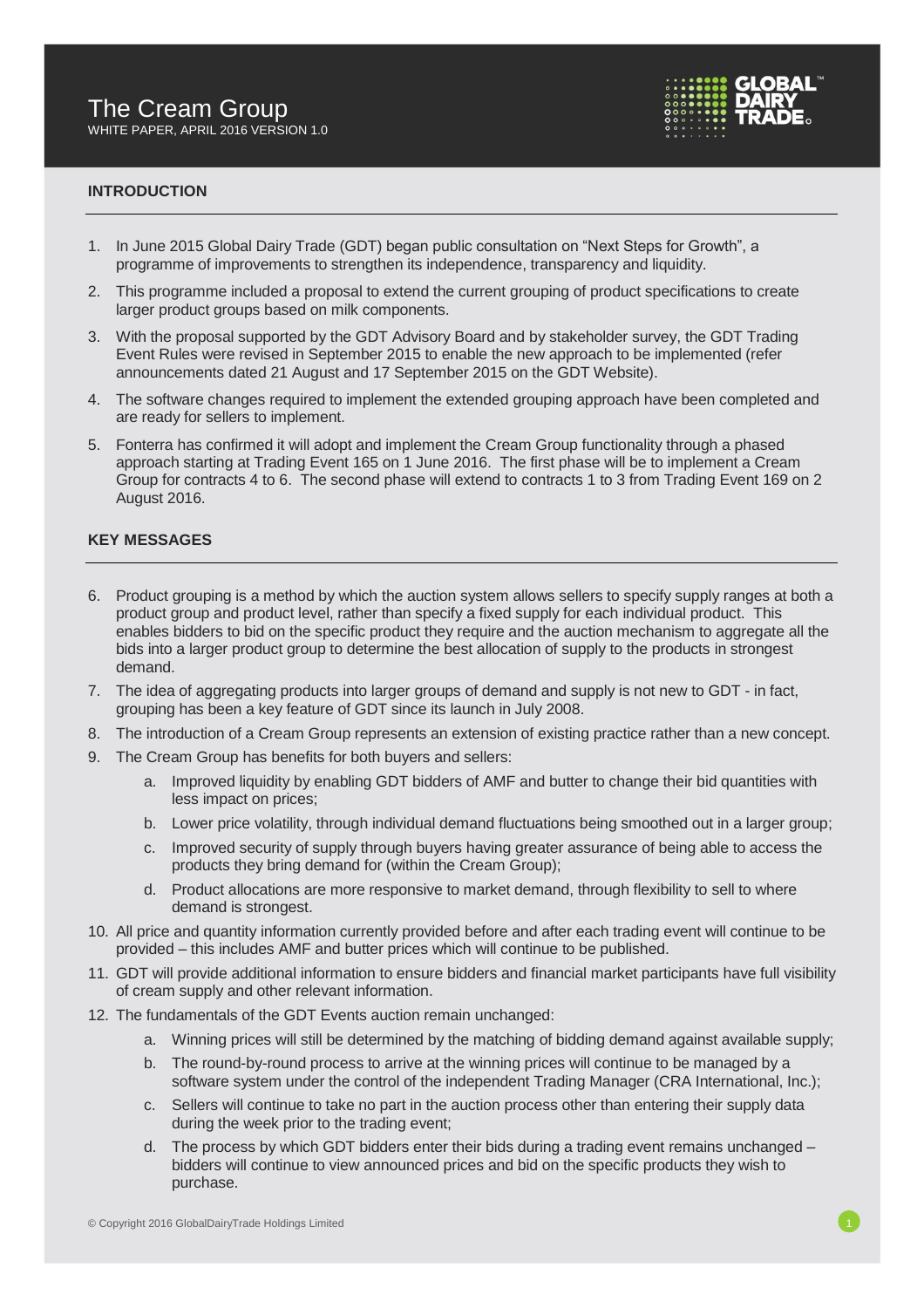- 13. The best way to understand the Cream Group is to first understand how the current grouping approach works, as discussed below.
- 14. Subsequent sections describe how the Cream Group will work, illustrate possible impacts on auction outcomes, and outline additional information available for each Trading Event.

## **Current Approach to Grouping**

- 15. The current grouping approach provides sellers with the facility to identify certain product specifications as belonging in the same "sales group". 1
- 16. The auction system then allows sellers to specify minimum and maximum supply ranges at both a sales group and product specification level, rather than setting a fixed quantity for each product specification.
- 17. This enables bidders to bid on the specific product they require and the auction mechanism to aggregate all the bids into a larger product group to determine the best allocation of supply to the products in strongest demand.
- 18. The current grouping approach has been utilised for nearly all product groups and by nearly all sellers. For example, in the case of SMP each seller has specified between two and five product specifications (such as low heat, medium heat etc.) as belonging to their respective SMP sales groups.
- 19. In each case, the effect is to create a larger group of both demand and supply that deepens liquidity and improves the efficiency and robustness of the auction process in discovering market based clearing prices.
- 20. Figure 1 illustrates the difference between three separately managed products versus the case where they are aggregated into a single sales group.

#### **Figure 1: Illustration of three products aggregated to one sales group**



Small number of bidders in each group A few large bidders may dominate

**products**

Individual bidder has less impact Demand shocks averaged out





<sup>1</sup> GDT refers to product pools as sales groups. Each sales group is defined by the seller name, product group, source region, and contract period. For example, Fonterra-AMF-NZ/AU-Contract 2 is a sales group, while the Contract 3 version (Fonterra-AMF-NZ/AU-Contract 3) is a separate sales group. For ease of reference, this paper refers to sales groups using shortened names such as AMF-C2 and AMF-C3 sales groups. Similarly, Fonterra-butter-NZ-Contract 2 is referred to as the butter-C2 sales group.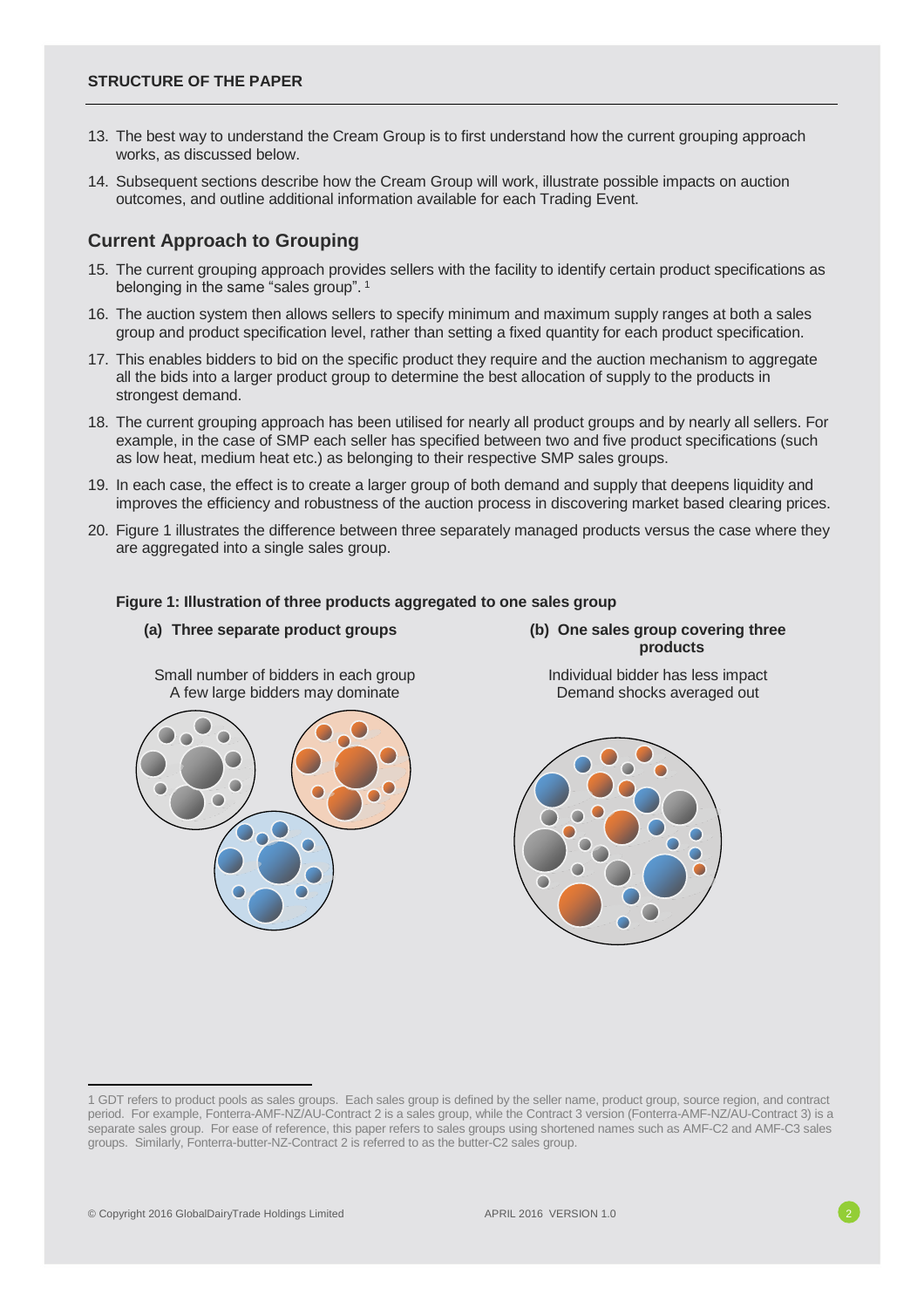21. Figure 2 illustrates the current approach showing the AMF group with three product specifications (a regular product and two premium versions), and an entirely separate butter group with two product specifications (salted and unsalted versions).



- 22. For each sales group, the approach operates as follows:
	- a. Prior to the start of each trading event, as part of the regular pre-event publication process, the seller specifies the minimum and maximum supply quantities available in total for the sales group and individually for each product specification:
		- i. For example, the minimum/maximum supply range for the sales group could be 900 1000 MT, while the minimum/maximum range for each product specification could be 0 – 1000 MT;
		- ii. This would indicate the seller has no preference as to which specification is sold, provided the total sold quantity is between 900 - 1000 MT;
	- b. The seller also sets any price differentials required for the higher specification products. For example, the seller may require that the AMF Premium products achieve a defined price premium above the AMF Regular product;
	- c. Once the trading event is open, bidders enter their MT bid quantities during each bidding round against the particular product specifications they wish to buy at the announced price for that round;
	- d. After the end of each round, the auction system aggregates the bids received across the relevant product specifications to derive total demand for the sales group:
		- i. "Oversubscribed" status occurs when demand is greater than maximum supply;
		- ii. "Undersubscribed" status occurs when demand is less than minimum supply;
		- iii. "Subscribed" status occurs when the product or sales group is neither under- or oversubscribed;
	- e. If the sales group is oversubscribed, the system will seek to assign the same price increment to each product specification so as to maintain price relativity between product specifications:
		- i. Sometimes this is prevented by the product specification being undersubscribed or due to another constraint;
		- ii. Cases can also arise where the sales group is not oversubscribed but one or more individual product specifications remain oversubscribed, which will then trigger price increments of various sizes on one or more products;
	- f. The above continues round by round (with bidders adjusting their bids) until no product specification or sales group is oversubscribed and no bidder has ability to alter their bids.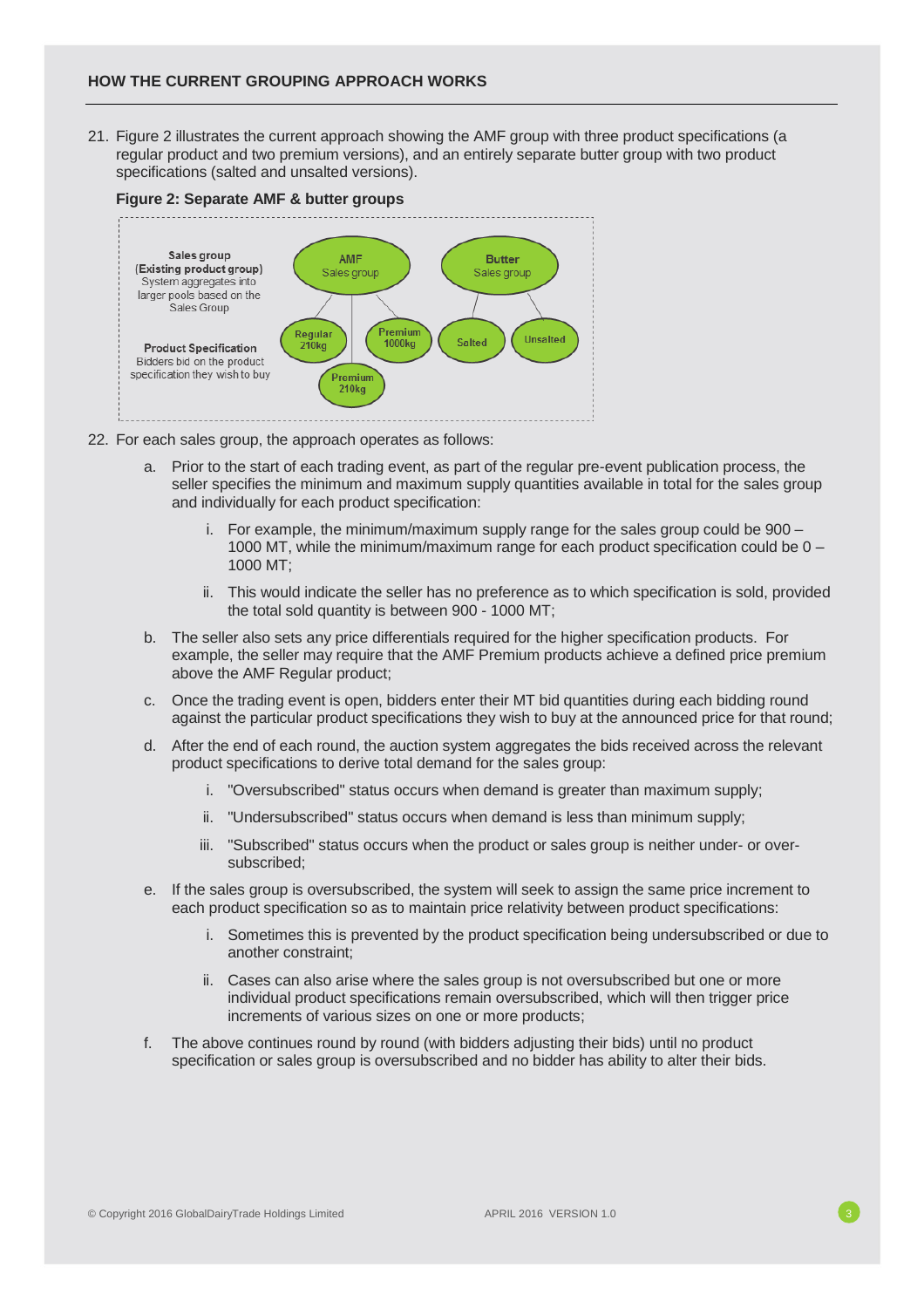- 23. The quantity sold on each product specification is determined by the relative strength of bidding demand for each specification, subject to the total sold quantity lying within the sales group's minimum/maximum supply range.
- 24. The following example illustrates the above process for the AMF-C2 and butter-C2 sales groups in Trading Event 132, held on 20 January 2015.

#### **EXAMPLE: Trading Event 132**

- 25. Table 1 shows for Trading Event 132 that Fonterra set the AMF-C2 minimum/maximum supply range at 1200 – 1300 MT, and the supply range for each product specification at 0 – 1300 MT.
- 26. These settings indicate that Fonterra had no preference as to the quantity of each specification sold, provided the total sold quantity adds to between 1200 - 1300 MT.
- 27. The middle panel of Table 1 reports the results of the first bidding round. This shows the three product specifications received a wide variation of bids, ranging from a low of 125 MT on Premium 1000kg bins through to more than 1,300 MT on Premium 210kg drums, resulting in that product being oversubscribed.
- 28. The AMF-C2 sales group was also oversubscribed due to total demand of 1,929 MT being greater than the maximum supply of 1,300 MT.
- 29. Due to the sales group being oversubscribed, the auction system assigned the same \$125 price increase to each product specification, thereby maintaining the price relativities as reflected in the starting prices (not shown).
- 30. The right-side panel provides the final results following the close of the trading event after multiple bidding rounds. This shows the sold quantities distributed across the three product specifications to achieve a total sold quantity of 1,226 MT, within the desired 1200 – 1300 MT supply range.
- 31. In this example, nearly three-quarters of the sold quantity was in the Premium 210kg drum specification. This proportion varies significantly from trading event to trading event, with each of the three specifications at times accounting for more than half of the total sold quantity.

|            |                    | <b>Pre-Event Supply Data</b> |                        | <b>Round 1 Bidding Results</b>         |                                      |                                            | <b>Final Results</b>     |                                      |                                       |
|------------|--------------------|------------------------------|------------------------|----------------------------------------|--------------------------------------|--------------------------------------------|--------------------------|--------------------------------------|---------------------------------------|
|            |                    | Minimum<br>Supply (MT)       | Maximum<br>Supply (MT) | <b>Bids</b><br><b>Received</b><br>(MT) | <b>Subscription</b><br><b>Status</b> | Price<br>Increase for<br><b>Next Round</b> | Sold<br>Quantity<br>(MT) | Winning<br><b>Prices</b><br>(USD/MT) | Price vs.<br><b>Previous</b><br>Event |
| <b>AMF</b> | Regular 210kg drum | 0                            | 1300                   | 426                                    | Subscribed                           | \$125                                      | 315                      | 4.255                                | $-4.7%$                               |
|            | Premium 210kg drum | 0                            | 1300                   |                                        | 1.378 Oversubscribed                 | \$125                                      | 891                      | 4.300                                | $-5.3%$                               |
|            | Premium 1000kg bin |                              | 1300                   | 125                                    | Subscribed                           | \$125                                      | 20                       | 4.355                                | n.a.                                  |
|            | AMF-C2 Sales Group | 1200                         | 1300                   |                                        | .929 Oversubscribed                  | n.a.                                       | 1.226                    | 4.289                                | $-5.1%$                               |

### **Table 1: Key values for AMF-C2 in Trading Event 132**

32. A similar process also occurs for the butter-C2 sales group, with the mix of sold quantity between the salted and unsalted specifications varying significantly over time.

## **Table 2: Key values for butter-C2 in Trading Event 132**

|                           |                | <b>Pre-Event Supply Data</b> |             | <b>Round 1 Bidding Results</b> |                   | <b>Final Results</b> |               |                 |
|---------------------------|----------------|------------------------------|-------------|--------------------------------|-------------------|----------------------|---------------|-----------------|
|                           |                |                              | <b>Bids</b> |                                | Price             | Sold                 | Winning       | Price vs.       |
|                           | <b>Minimum</b> | <b>Maximum</b>               | Received    | <b>Subscription</b>            | Increase for      | Quantity             | <b>Prices</b> | <b>Previous</b> |
|                           | Supply (MT)    | Supply (MT)                  | (MT)        | <b>Status</b>                  | <b>Next Round</b> | (MT)                 | (USD/MT)      | Event           |
| <b>Butter</b> Salted 25kg |                | 750                          | 54          | Subscribed                     | \$140             |                      | 3.605         | 0.8%            |
| Unsalted 25kg             |                | 750                          |             | 1.213 Oversubscribed           | \$140             | 729                  | 3.605         | 0.8%            |
| Butter-C2 Sales Group     | 700            | 750                          | .267        | Oversubscribed                 | n.a.              | 746                  | 3.605         | 0.8%            |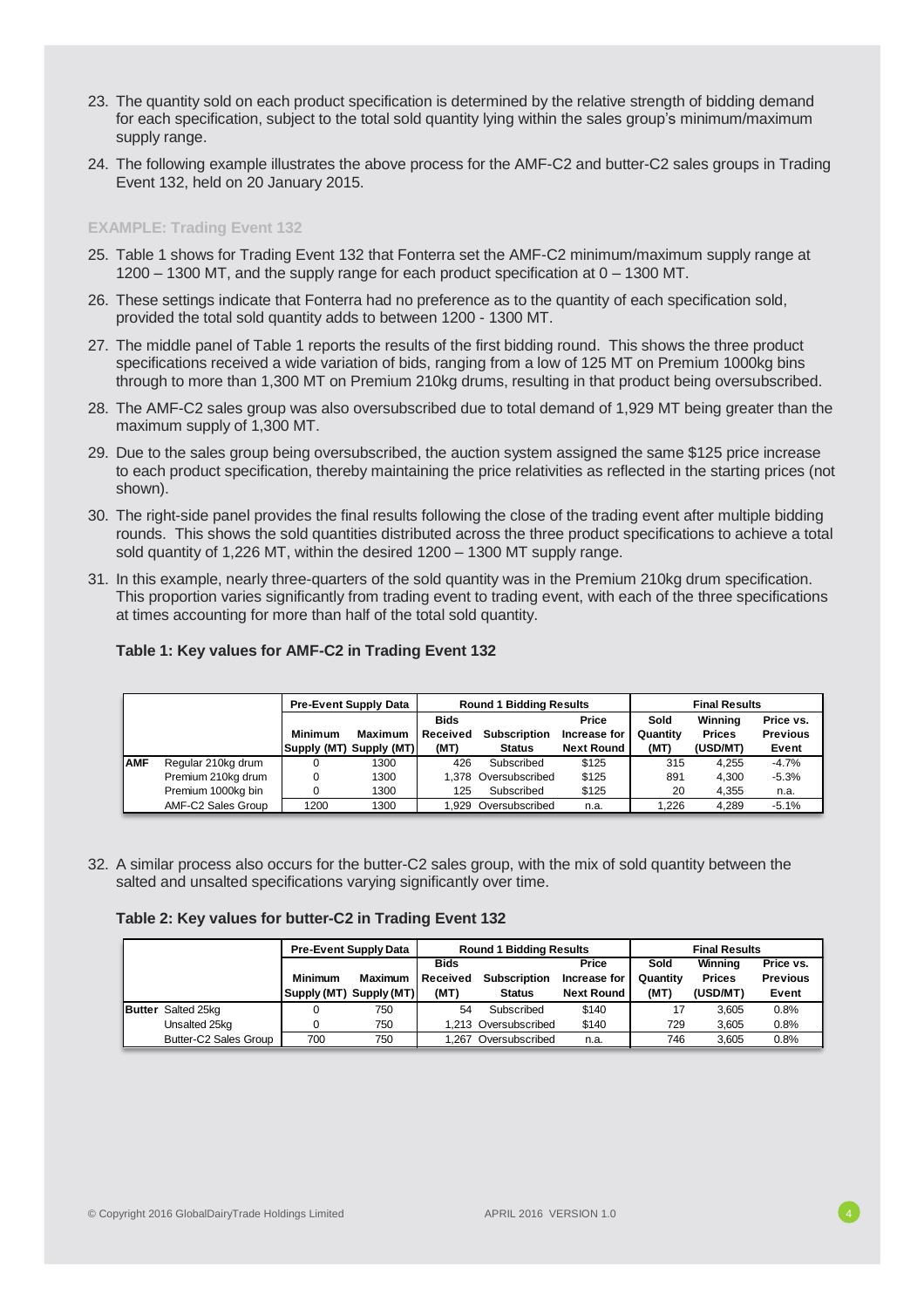# **Extension to Cream Group**

## **BACKGROUND**

- 33. AMF and butter both consist of milkfat and water. The majority of AMF and butter sold on GDT is for shipment two or more months following the Trading Event, and so has not been manufactured at the time of the trading event.
- 34. Although sellers may have flexibility to produce either AMF or butter, the existing grouping approach requires sellers to predict AMF and butter demand so as to determine the optimal mix of offer quantities.
- 35. The difficulty with this approach is that the level of bidding demand is highly variable and cannot be accurately predicted. This is illustrated in Figure 3 where the first round demand/supply ratios for AMF-C2 and butter-C2 sales groups during 2014 - 15 were highly variable from trading event to trading event and also often move in opposite directions to each other.

4 Demand/Supply Ratio 3.5 Demand/Supply Ratio 3 2.5 2 1.5 1 0.5 0 1-Mar-14 1-Jan-14 1-Feb-14 1-Jun-14 1-Sep-14 1-Dec-14 1-Jan-15 1-May-15 1-Aug-15 1-Nov-15 1-Apr-14 1-May-14 1-Jul-14 1-Aug-14 1-Oct-14 1-Nov-14 1-Feb-15 1-Mar-15 1-Apr-15 1-Jun-15 1-Jul-15 1-Sep-15 1-Oct-15 1-Dec-15 Trading Event  $\overline{\phantom{a}}$  AMF  $\overline{\phantom{a}}$  Butter

**Figure 3: First Round Demand/Supply Ratios for AMF-C2 and butter-C2 sales groups**

36. Table 3 provides summary statistics showing 30% – 40% volatility in the first round demand/supply ratios, low serial correlation (implying low predictability from trading event to trading event), and only 20% cross correlation between AMF and butter demand. Equivalent statistics are also reported for the percentage change in the AMF and butter Contract 2 price indices.

## **Table 3: Volatility statistics, 2014 - 2015<sup>2</sup>**

|                                    | AMF-C2 | <b>Butter-C2</b> |
|------------------------------------|--------|------------------|
| <b>Round 1 Demand/Supply Ratio</b> |        |                  |
| Coefficient of Variation           | 31%    | 36%              |
| Serial Correlation                 | 4%     | 42%              |
| Cross Correlation                  |        | 20%              |
| <b>Percentage Price Change</b>     |        |                  |
| <b>Standard Deviation</b>          | 9%     | 8%               |
| Serial Correlation                 | 12%    | 9%               |
| <b>Cross Correlation</b>           |        | 54%              |

37. It is for these reasons that AMF and butter are viewed as appropriate candidates to apply further grouping.

<sup>2</sup> Coefficient of Variation is the standard deviation divided by average value. Serial correlation is the correlation between current period and previous period data value. Cross correlation is the correlation between AMF and butter value in the same period.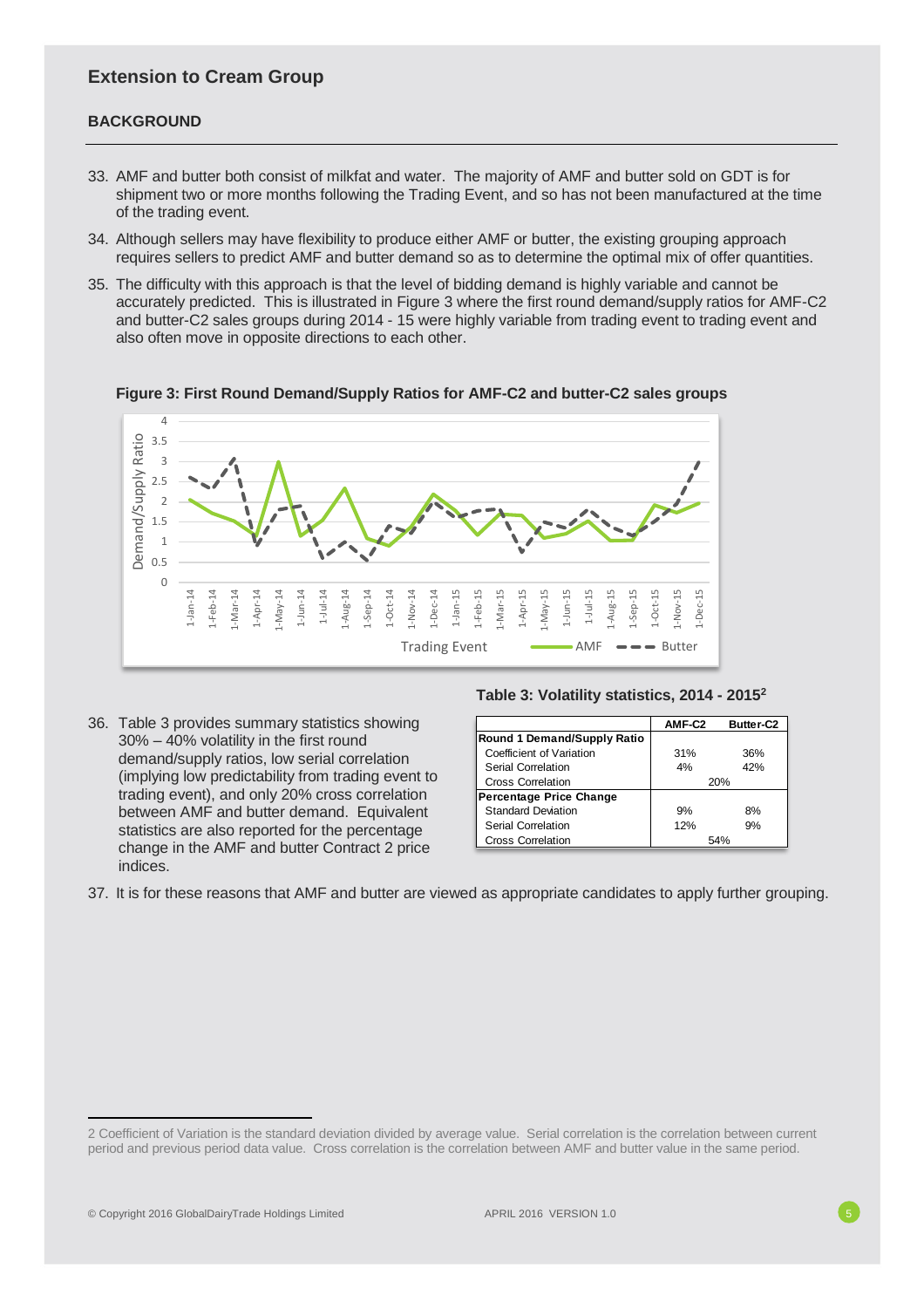## **HOW THE NEW GROUPING APPROACH WILL WORK**

- 38. Figure 4 illustrates the new Cream Group as a further aggregation of demand and supply into a higher level milk component group. For example, the AMF-C2 and butter-C2 sales groups would aggregate into Contract 2 Cream Group (referred to as Cream-C2).
- 39. The key difference between the current grouping system and the new Cream Group is the need to take into account that AMF is approximately 100% milkfat whereas butter is around 83% milkfat and 17% water. Hence, the two product types have different 'utilisation rates'. In other respects, Cream Group grouping is analogous to sales group grouping.



# **Figure 4: Aggregation of AMF and butter into Cream Group**

40. The Cream Group will operate as follows:



**Figure 5: Supply ranges for milkfat, AMF and butter**

- a. Prior to the start of each trading event, each seller utilising the new group (Fonterra initially) will provide additional data specifying the minimum/maximum supply range for milkfat in each contract period;
- b. The relevant sellers will also specify wider supply ranges for AMF and butter products to reflect its available level of sales flexibility between the two product types;
- c. Analogous to the product price premiums for sales group grouping, sellers will also specify variable costs for AMF and butter to enable the auction system to calculate equivalent milkfat marginal returns per product;
- d. During the trading event, bidders will continue to view the existing bidding screens and will continue to enter their MT bid quantities against the particular product specifications they wish to buy at the announced price for that product;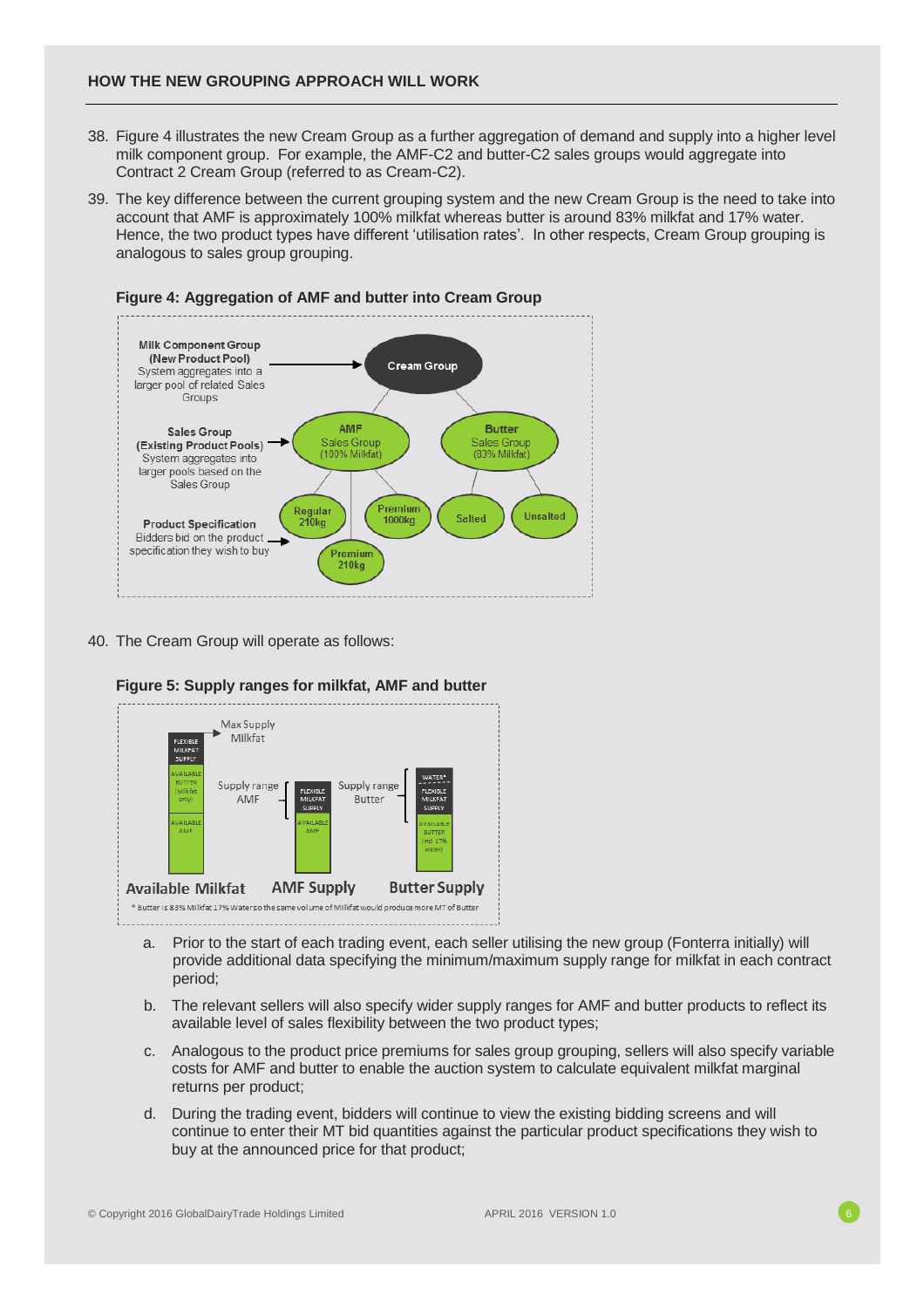- e. After the end of each bidding round, the auction system will aggregate the bids received across AMF and butter to derive the total demand for milkfat, taking into account that each MT of AMF requires 1 MT of milkfat whereas each MT of butter requires only 0.83 MT of milkfat;
- f. If the Cream Group is oversubscribed, the system will seek to set price increments for AMF and butter products to progressively bring their milkfat values into equivalence;
	- i. In cases where milkfat equivalence already applies, the system will seek to set price increments to maintain milkfat equivalence – for example, a \$100 increment to the milkfat price would imply a \$100 increment to AMF prices but only a \$83 increment to butter prices (due to butter comprising 83% milkfat);
	- ii. Sometimes the price increments will deviate because the product spec or sales group is undersubscribed or due to another constraint;
- g. The above continues round by round (with bidders adjusting their bids) until no product specification, sales group or Cream Group is oversubscribed and no bidder has ability to alter their bids.

## **Figure 6: Allocation of flexible milkfat to AMF and butter**



41. The result of this process is that the quantity sold on each of AMF and butter will be determined by the relative strength of bidding demand for each specification, subject to satisfying the various minimum and maximum supply constraints.

## **LIMITS TO SUPPLY FLEXIBILITY**

- 42. A key feature of the current grouping approach is that sellers generally are able to allow 100% flexibility in how sold quantities are distributed between the product specifications, as reflected in the  $0 - 1,300$  MT supply range for AMF products in the example discussed above.
- 43. An important practical difference with a Cream Group is that sellers are unlikely to have 100% production flexibility between AMF and butter.
- 44. Particularly for the shorter contract periods, sellers will need to limit the degree of supply flexibility to ensure outcomes meet both production constraints and customer needs.
- 45. Table 4 illustrates how the Cream Group will affect the sales group supply ranges at various levels of flexibility:
	- a. The left panel shows simplified supply ranges of 900 1,000 MT for each of AMF and butter under current systems without a Cream Group:
		- i. Note the typical setting where the minimum supply quantities have been set at 10% below their corresponding maximum supply quantities;
		- ii. Note also that 1,000 MT of each of AMF and butter represents 1,830 MT of milkfat (of which 1,000 MT derives from AMF and 830 MT from the 1,000 MT of butter)
	- b. The middle panel shows the case of a Cream Group with 100% flexibility:
		- i. Under this scenario the minimum supply quantities for AMF and butter are set to zero, allowing the full supply of milkfat to be sold either entirely as AMF or sold entirely as butter or some combination of the two;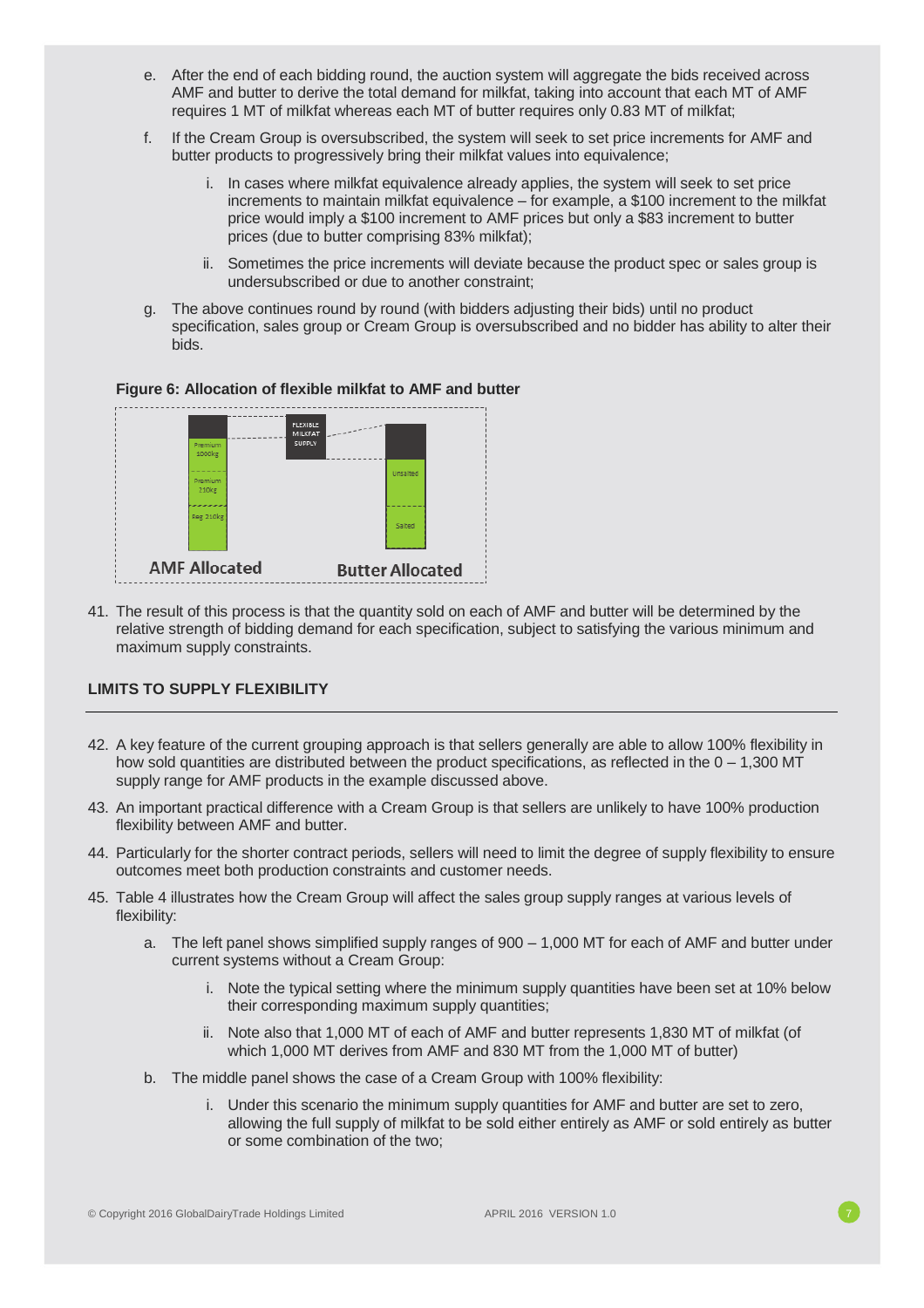- ii. The maximum supply quantities for AMF and butter reflect that 1,830 MT of milkfat may be converted into a maximum of 1,830 MT of AMF, or converted into a maximum of 2,200 MT (≅ 1,830/0.83) of butter;
- c. The right-side panel shows the case of a Cream Group with 50% flexibility:
	- i. Under this scenario, the AMF and butter minimum supplies are set to 500 MT, 50% below their original 1,000 MT maximum supply quantities;
	- ii. After allowing for the milkfat required to meet the minimum supply requirements, the remaining milkfat is available for allocation either entirely to AMF (maximum supply of 1,420 MT) or entirely to butter (maximum supply of 1,600 MT) or some combination of the two.

| Table 4: Comparison of Supply Ranges at varying levels of flexibility |  |  |  |
|-----------------------------------------------------------------------|--|--|--|
|-----------------------------------------------------------------------|--|--|--|

|               |                               | Before the Cream Group        |                               | Cream Group with 100% flex    | Cream Group with 50% flex     |                               |  |
|---------------|-------------------------------|-------------------------------|-------------------------------|-------------------------------|-------------------------------|-------------------------------|--|
|               | <b>Minimum</b><br>Supply (MT) | <b>Maximum</b><br>Supply (MT) | <b>Minimum</b><br>Supply (MT) | <b>Maximum</b><br>Supply (MT) | <b>Minimum</b><br>Supply (MT) | <b>Maximum</b><br>Supply (MT) |  |
| <b>AMF</b>    | 900                           | 1000                          |                               | 1830                          | 500                           | 1420                          |  |
| <b>Butter</b> | 900                           | 1000                          |                               | 2200                          | 500                           | 1600                          |  |
| Milkfat       | n.a.                          | n.a.                          | 1650                          | 1830                          | 1650                          | 1830                          |  |

## **CHANGES TO BIDDING WEBSITE**

- 46. The software changes required to implement the new grouping approach do not affect the design or structure of the Bidding Website.
- 47. GDT bidders will not see any changes to the bid submission page and they will continue to enter bids on the AMF and butter products they wish to purchase.
- 48. The main visible change will be on the pre-event page where the minimum and maximum supply ranges for AMF and butter are available to bidders.
- 49. During trading events, bidders may also notice a tendency for the round-by-round price increments for AMF and butter to move in a correlated fashion (though not in all cases).

## **ADDITIONAL PRE AND POST EVENT INFORMATION**

- 50. GDT will continue to provide all price and quantity information currently provided before and after each trading event.
- 51. GDT will also provide additional information to ensure bidders and financial market participants have full visibility of milkfat supply and other relevant information. This will include a table showing how the level of supply flexibility is expected to vary across the season.
- 52. All new data made available to bidders through the GDT Information Website will also be publicly available to financial market participants via the NZX Dairy Derivatives Market.
- 53. Prior to each trading event, GDT will provide additional information on:
	- a. Minimum and maximum supply quantities of milkfat (for each contract period);
	- b. Minimum supply quantities for AMF and butter (the GDT and NZX websites currently provide only the maximum supply quantities, commonly referred to as the offer quantities); and
	- c. Forecast of milkfat supply (similar format to current forecasts for other products).
- 54. Through the GDT Insight subscription service GDT will also provide a milkfat reconciliation table. This table provides the total quantity of milkfat sold, milkfat offer quantities and the actual quantities of AMF and butter sold.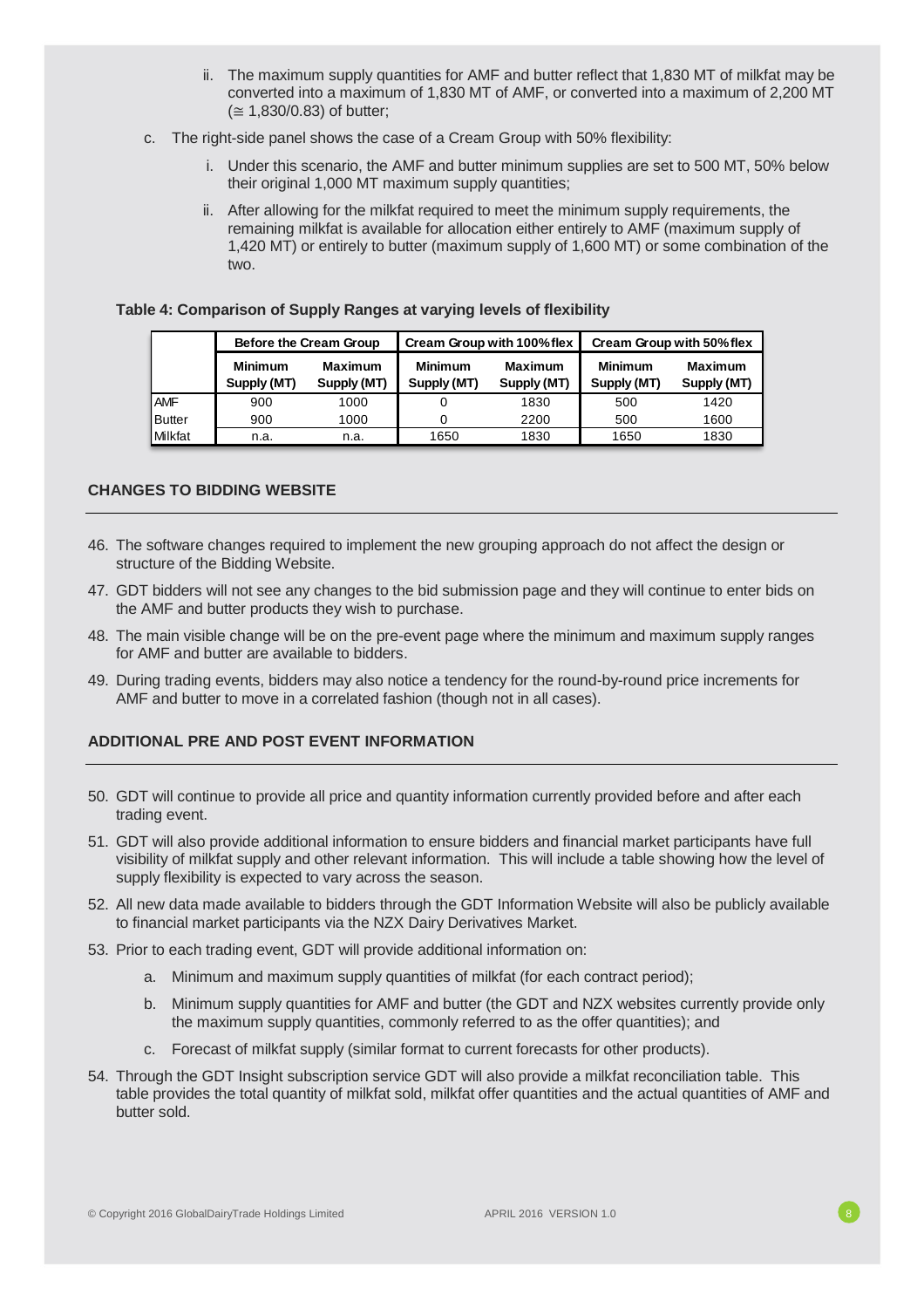### **Table 5: Example of milkfat reconciliation table**

| <b>Fonterra</b>                        | 1 | 2     | 3     | 4   | 5   | 6   |
|----------------------------------------|---|-------|-------|-----|-----|-----|
| <b>Product Sold (MT)</b>               |   |       |       |     |     |     |
| <b>AMF</b>                             |   | 1,304 | 899   | 500 | 243 | 125 |
| <b>Butter</b>                          |   | 850   | 532   | 274 | 75  | 50  |
| <b>Milkfat utilised (MT)</b>           |   |       |       |     |     |     |
| <b>AMF</b>                             | - | 1.304 | 899   | 500 | 243 | 125 |
| <b>Butter</b>                          | ٠ | 703   | 440   | 227 | 62  | 41  |
| <b>Total Milkfat utilised</b>          | ۰ | 2,007 | 1,339 | 727 | 305 | 166 |
| <b>Milkfat quantities offered (MT)</b> |   |       |       |     |     |     |
| Milkfat maximum supply                 | - | 2.103 | 1,355 | 777 | 333 | 212 |
| Milkfat Minimum supply                 | ٠ | 1,893 | 1,219 | 700 | 299 | 160 |

## **DEMAND/SUPPLY RATIOS**

- 55. Implementation has also required a technical adjustment to avoid double counting of available supply in the calculation of the AMF and butter Demand/Supply Ratios.
- 56. This is necessary because the maximum supply quantities for AMF and butter will overstate the total available supply from a milkfat perspective. Hence, the Supply number used in the Demand/Supply Ratio needs to be scaled to reflect the aggregate quantity of milkfat available.
- 57. This change was provided for in the September revision of the GDT Trading Event rules (refer Rule C5.16).

# **Impacts on Trading Event Outcomes**

- 58. This section provides two examples to illustrate how a Cream Group may result in different price outcomes compared to the current system.
- 59. The first example illustrates a case where the AMF price would have been higher and butter price would have been lower under a Cream Group, while the second example illustrates a case where the reverse outcome would have occurred.
- 60. The second example also illustrates a case where allowing 25% supply flexibility would have been insufficient to bring the AMF and butter prices into full alignment on a milkfat equivalence basis.

## **Example Application to Trading Event 132**

- 61. Trading Event 132 (20 January 2015) is a good first example for illustrating the impacts of the Cream Group.
- 62. It is a case where the auction outcome resulted in a divergence of milkfat values between AMF and butter even though the event started from a position where prices from the previous trading event were almost exactly equal on a milkfat value basis.
- 63. In this example, we assume that the seller would have set supply flexibility at 25%. This would result in the AMF-C2 supply range widening from 1200 – 1300 MT to 980 – 1460 MT, and the butter-C2 supply range widening from 700 – 750 MT to 560 – 1130 MT.

## **Table 6: Trading Event 132 Supply Ranges with and without Cream Group**

|              |                               | Before the Cream Group        | Cream Group with 25% flex     |                               |  |
|--------------|-------------------------------|-------------------------------|-------------------------------|-------------------------------|--|
|              | <b>Minimum Supply</b><br>(MT) | <b>Maximum Supply</b><br>(MT) | <b>Minimum Supply</b><br>(MT) | <b>Maximum Supply</b><br>(MT) |  |
| AMF - C2     | 1200                          | 1300                          | 980                           | 1460                          |  |
| Butter - C2  | 700                           | 750                           | 560                           | 1130                          |  |
| Milkfat - C2 | n.a.                          | n.a.                          | 1730                          | 1920                          |  |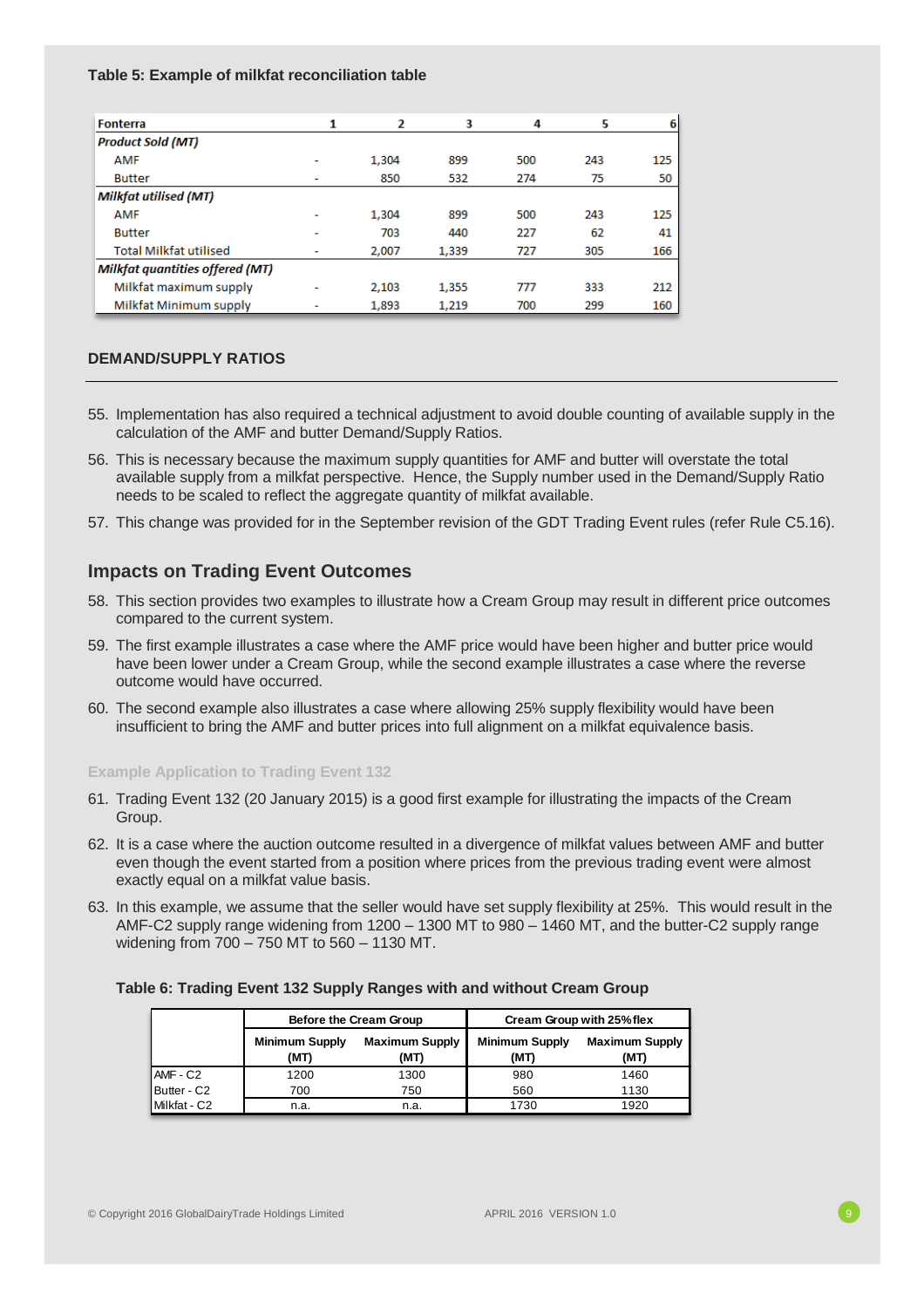- 64. Because the actual winning prices from Trading Event 132 resulted in the milkfat value represented by AMF falling below the milkfat value represented by butter, the impact of introducing a Cream Group will be to try correct this situation by raising the price of AMF and reducing the price of butter, thus closing milkfat differential between the two.
- 65. Table 7 below shows the following estimated impacts relative to Trading Event 132 actual outcomes. It is estimated that:
	- a. AMF-C2 average price would have been about 1.9% higher and sold quantity 174 MT lower;
	- b. Butter-C2 average price would have been about 4.4% lower and sold quantity 210 MT higher;
	- c. The total quantity of milkfat embodied in the AMF and butter sold quantities would be approximately unchanged at 1845 MT in each case with and without a Cream Group.

### **Table 7: Estimated Price and Quantity Impacts of a Cream Group on Trading Event 132**

|                 | Before the Cream Group       |                                  |                              | Cream Group with 25% flex        | <b>Estimated Impacts</b>   |                             |         |  |
|-----------------|------------------------------|----------------------------------|------------------------------|----------------------------------|----------------------------|-----------------------------|---------|--|
|                 | <b>Sold Quantity</b><br>(MT) | <b>Winning Price</b><br>(USD/MT) | <b>Sold Quantity</b><br>(MT) | <b>Winning Price</b><br>(USD/MT) | Change in<br>Quantity (MT) | Change in<br>Price (USD/MT) | (%)     |  |
| <b>AMF</b>      | 1.226                        | 4.289                            | 1.052                        | $4.371$ -                        | 174                        | 82                          | .9%     |  |
| Butter          | 746                          | 3.605                            | 956                          | 3.445                            | $210 -$                    | 160                         | $-4.4%$ |  |
| <b>IMilkfat</b> | 1.845                        | n.a.                             | 1.845                        | n.a.                             |                            | n.a.                        | n.a.    |  |

- 66. Note that the estimated sold quantities for AMF-C2 and butter-C2 both lie within their respective supply ranges, indicating that 25% flexibility was sufficient to achieve full equivalence of milkfat values.
- 67. For the reader interested in the details, Table 8 below provides further information on the assumed supply ranges and shows that the Cream Group would have been oversubscribed after the first bidding round, resulting in the price increases for round 2 consistent with relative milkfat utilization in AMF and butter products. This process proceeds round by round until the Cream Group ceases to be oversubscribed.

### **Table 8: Trading Event 132 Estimated Result with a Cream Group and 25% Flexibility**

|                |                                                                                                                         |                | <b>Pre-Event Supply Data</b> | <b>Estimated Final Result</b><br><b>Round 1 Bidding Results</b> |                      |                   |          |          |                 |
|----------------|-------------------------------------------------------------------------------------------------------------------------|----------------|------------------------------|-----------------------------------------------------------------|----------------------|-------------------|----------|----------|-----------------|
|                |                                                                                                                         |                |                              | <b>Bids</b>                                                     |                      | Price             | Sold     | Winning  | Price vs.       |
|                |                                                                                                                         | <b>Minimum</b> | <b>Maximum</b>               | Received                                                        | <b>Subscription</b>  | Increase for      | Quantity | Price    | <b>Previous</b> |
|                |                                                                                                                         | Supply (MT)    | Supply (MT)                  | (MT)                                                            | <b>Status</b>        | <b>Next Round</b> | (MT)     | (USD/MT) | Event           |
| <b>AMF</b>     | Regular 210kg drum                                                                                                      |                | 1460                         | 426                                                             | Subscribed           | \$145             | 270      | 4.315    | $-3.1%$         |
|                | Premium 210kg drum                                                                                                      | $\Omega$       | 1460                         | 1.378                                                           | Subscribed           | \$145             | 764      | 4.390    | $-3.0%$         |
|                | Premium 1000kg bin                                                                                                      | $\Omega$       | 1460                         | 125                                                             | Subscribed           | \$145             | 17       | 4.415    | n.a.            |
|                | AMF-C2 Sales Group                                                                                                      | 980            | 1460                         | 1.929                                                           | Oversubscribed       | n.a.              | 1.052    | 4.371    | $-3.0%$         |
| <b>IButter</b> | Salted 25kg                                                                                                             | $\Omega$       | 1130                         | 54                                                              | Subscribed           | \$120             | 22       | 3.445    | $-3.7%$         |
|                | Unsalted 25kg                                                                                                           |                | 1130                         |                                                                 | 1.213 Oversubscribed | \$120             | 934      | 3,445    | $-3.7%$         |
|                | Butter-C2 Sales Group                                                                                                   | 560            | 1130                         |                                                                 | 1.267 Oversubscribed | n.a.              | 956      | 3.445    | $-3.7%$         |
|                | <b>Milkfat Contract 2</b>                                                                                               | 1730           | 1920                         |                                                                 | 2.981 Oversubscribed | \$145             | 1.845    | n.a.     |                 |
|                | Note: Minimum and maximum supply numbers rounded to nearest 10 MT. Milkfat minimum supply set 10% below maximum supply. |                |                              |                                                                 |                      |                   |          |          |                 |

#### **EXAMPLE: Application to Trading Event 150**

- 68. The following illustrates that a Cream Group can also have the reverse outcome to the previous example, i.e. a lower AMF price and a higher butter price.
- 69. Trading Event 150 (20 October 2015) is also interesting because it illustrates a case where 25% supply flexibility would have been insufficient to achieve full equivalence of milkfat values.
- 70. This arises because prices moved from a 6% disparity in milkfat value in the previous trading event (TE149) in favour of butter, to the reverse of a 17% disparity in milkfat value in favour of AMF.
- 71. Trading Event 150 was also characterized by significantly higher offer quantity for butter relative to the previous example (up 67%, from 750 MT to 1250 MT). Although this had operated successfully for several months, the higher supply level reduced the safety margin to ensure market clearing in the face of large demand fluctuations. Trading Event 150 experienced a significant temporary drop in demand which resulted in the butter-C2 winning prices failing to rise above their respective starting prices.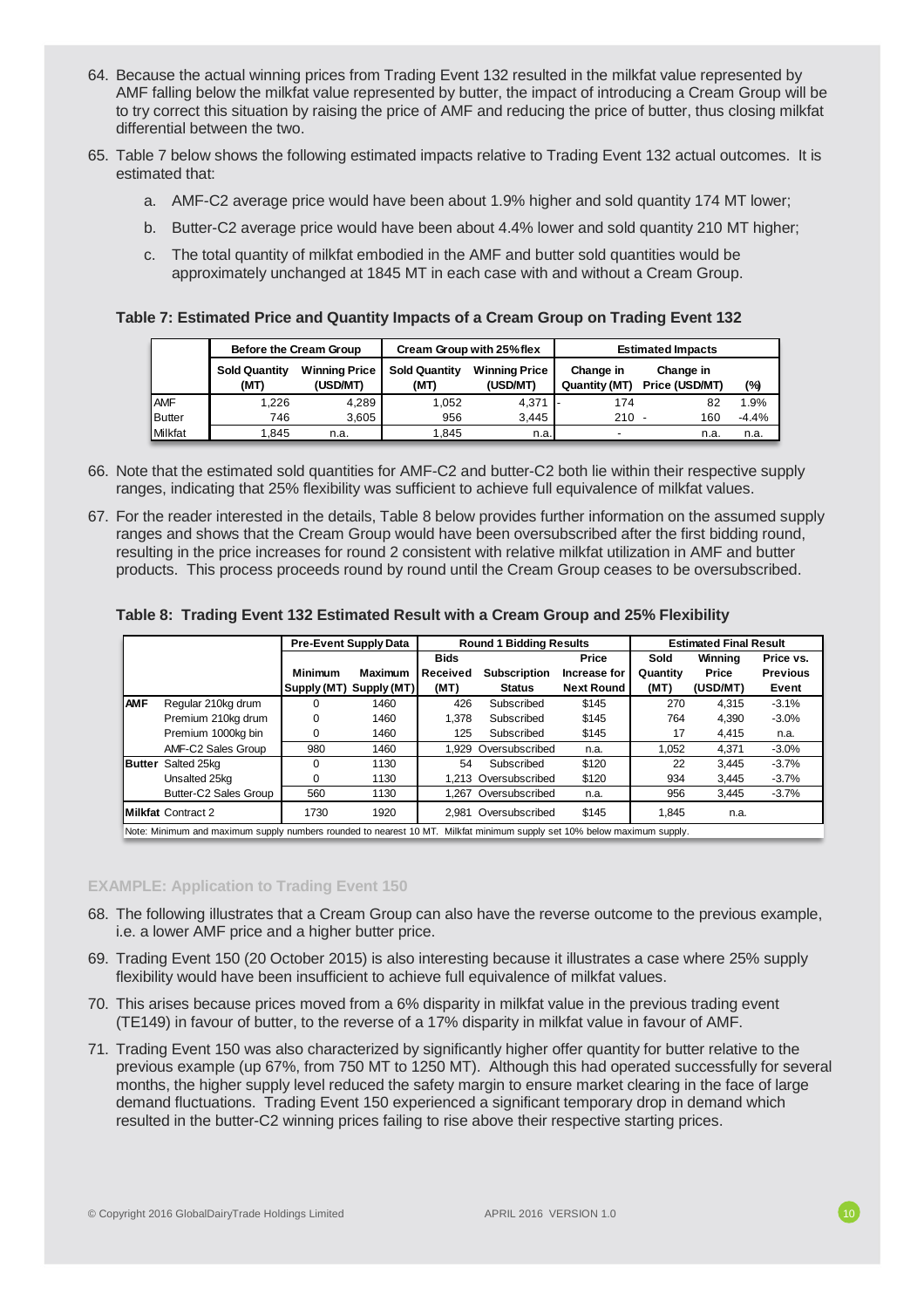- 72. The introduction of a Cream Group with 25% supply flexibility would have partially mitigated these issues as follows:
	- a. Butter prices would have increased above their starting prices during successive bidding rounds until the butter-C2 sales group became undersubscribed (after which the prices would have remain unchanged in subsequent rounds);
	- b. With the butter quantity constrained at its minimum supply, AMF prices would have continued to increase until the Cream Group ceased to be oversubscribed.
- 73. The estimated impacts relative to actual outcomes for Trading Event 150 are:
	- a. AMF-C2 average price 3.3% lower and sold quantity 257 MT higher;
	- b. Butter-C2 average price 3.4% higher and sold quantity 310 MT lower.
- 74. The net result would have been a remaining disparity in milkfat values of 10%, i.e. 25% flexibility would have significantly reduced the disparity (from 17% in favour of AMF to 10% in favour of AMF), but would have been insufficient to eliminate the disparity and achieve equivalence of milkfat values.

**Table 9: Estimated Impact of a Cream Group on Trading Event 150**

|              | Before the Cream Group        |                                  | Cream Group with 25% flex     |                                  |                            |                             |         |
|--------------|-------------------------------|----------------------------------|-------------------------------|----------------------------------|----------------------------|-----------------------------|---------|
|              | <b>Minimum Supply</b><br>(MT) | <b>Maximum Supply</b><br>(MT)    | <b>Minimum Supply</b><br>(MT) | <b>Maximum Supply</b><br>(MT)    |                            |                             |         |
| AMF - C2     | 1.350                         | 1,450                            | 1.090                         | 1.710                            |                            |                             |         |
| Butter - C2  | 1.150                         | 1.250                            | 940                           | 1.690                            |                            |                             |         |
| Milkfat - C2 | n.a.                          | n.a.                             | 2.240                         | 2,490                            | <b>Estimated Impacts</b>   |                             |         |
|              | Sold Quantity (MT)            | <b>Winning Price</b><br>(USD/MT) | Sold Quantity (MT)            | <b>Winning Price</b><br>(USD/MT) | Change in<br>Quantity (MT) | Change in<br>Price (USD/MT) | $(\%)$  |
| AMF - C2     | .441                          | 3.879                            | 1.698                         | 3.751                            | 257                        | 128                         | $-3.3%$ |
| Butter - C2  | 1.250                         | 2,620                            | 940                           | 2,709                            | 310                        | 89                          | 3.4%    |
| Milkfat - C2 | 2.479                         | n.a.                             | 2.478                         | n.a.                             |                            | n.a.                        | n.a.    |

## **LONG TERM IMPACTS**

- 75. The two examples discussed above illustrate how a Cream Group may result in different price outcomes compared to the current system.
- 76. However, the results need to be interpreted with caution, for two reasons:
	- a. Any change to the price and quantity outcome for one trading event is likely to spill-over to impact bidder demand and therefore pricing in subsequent trading events;
	- b. Also, GDT is only one part of the broader market and ultimately the market price will be determined by the balance of total market demand against total market supply.
- 77. Taking account of these factors would require fairly complex modelling and the accuracy of the results would be hindered by the lack of reliable estimates for the relevant demand and supply elasticities.
- 78. For these reasons the paper does not provide any evidence on the long term price impacts of a Cream Group.